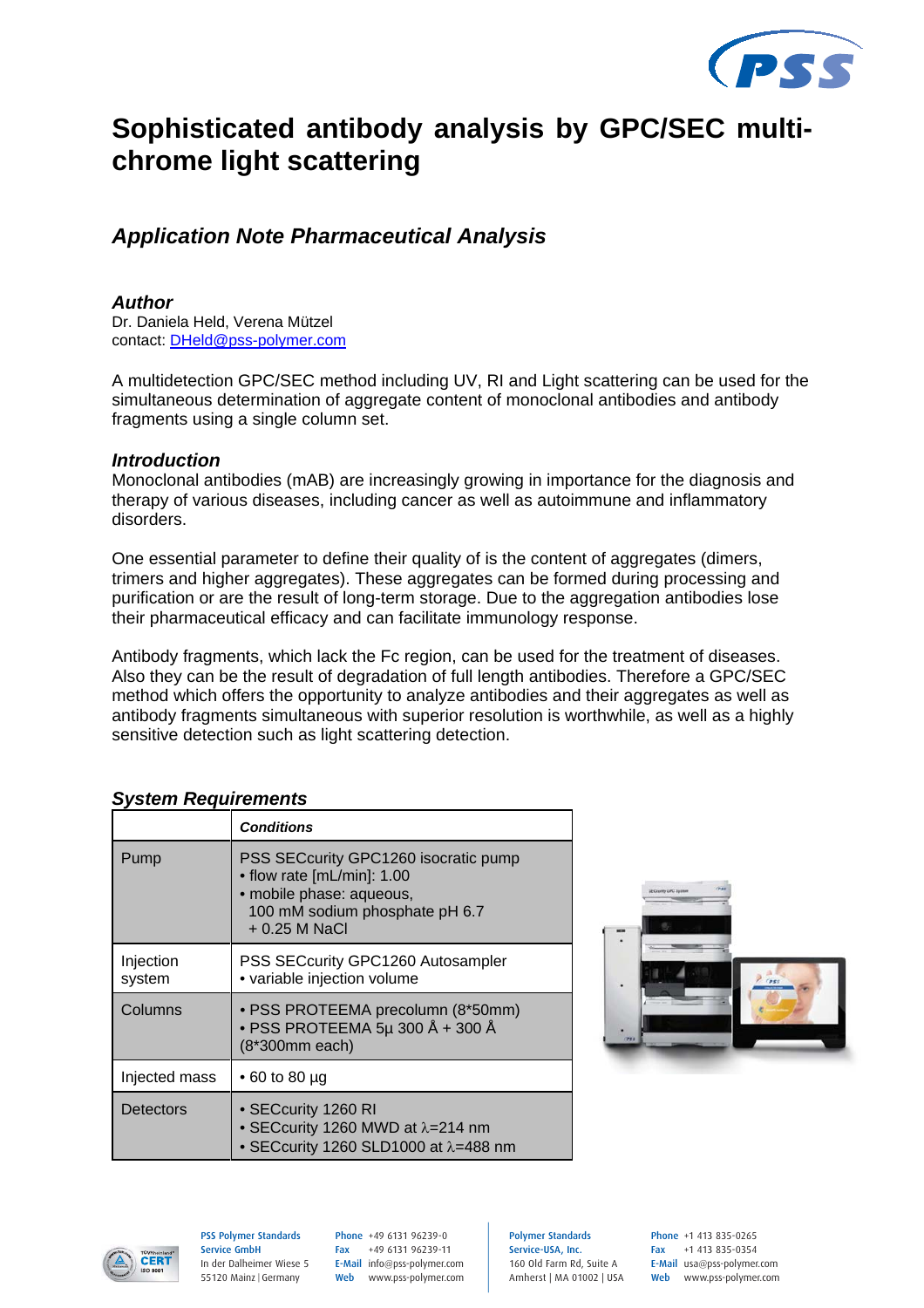

| Software | PSS WinGPC UniChrom with light scattering<br>software module<br>• optional for 21CFR11 compliance:<br>Compliance Pack |
|----------|-----------------------------------------------------------------------------------------------------------------------|
|          | • optional: modules for mass spectrometry, 2D,<br>viscometry, end group analysis                                      |

### *Procedure, Results & Discussion*

A multidetection GPC/SEC method including UV, RI and RALS can be used for the simultaneous determination of aggregate content of monoclonal antibodies and antibody fragments.

Special about light scattering detectors is that their signal intensity increases with increasing molar mass. This has the two major advantages that light scattering is an absolute method and that light scattering detectors are very sensitive for higher molar masses. Due to its molecular weight dependency, the PSS SLD1000 RALS detector offers high sensitivity also for small quantities of high aggregates and also allows the determination of the absolute molecular weight of the antibodies.

An unique advantage of the PSS SLD1000 multichrome light scattering detector is that it combines the ease-of-use of 90° light scattering detection with increased sensitivity. It is the only light scattering detector that offers users the possibility to change the wavelength and to profit from the higher sensitivity at lower wavelengths. For this application a wavelength of 488 nm has been selected.

The PROTEEMA column combination covers the complete separation range required for multimers, mAB monomers and dimers and fragments or low molecular weight impurities and nonetheless provides a high resolution for the determination of the dimer content.

Figure 1 shows an overlay of elugrams obtained for a full length antibody and antibody fragments analysed on one set of columns.



*Fig. 1:*

Separation range of the column combination. The red curve shows the UV signal of a full length antibody and its dimers plotted against the elution volume. The blue curve is the elugram of antibody fragments and their high level aggregates.



PSS Polymer Standards Service GmbH In der Dalheimer Wiese 5 55120 Mainz |Germany

Phone +49 6131 96239-0 Fax +49 6131 96239-11 E-Mail info@pss-polymer.com Web www.pss-polymer.com Polymer Standards Service-USA, Inc. 160 Old Farm Rd, Suite A Amherst | MA 01002 | USA Phone +1 413 835-0265 Fax +1 413 835-0354 E-Mail usa@pss-polymer.com Web www.pss-polymer.com